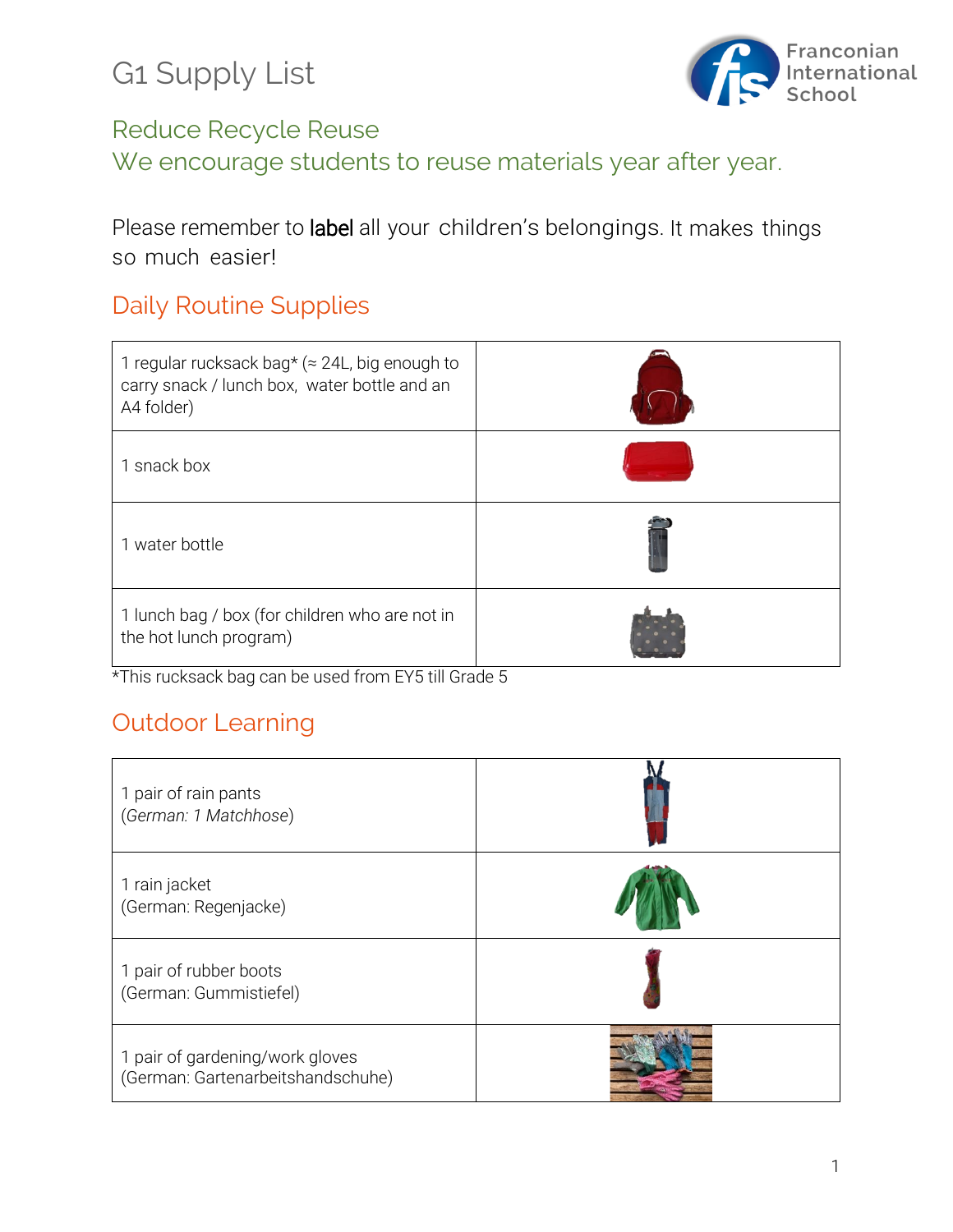# G1 Supply List



### Reduce Recycle Reuse We encourage students to reuse materials year after year.

#### Homeroom Stationery

Writing materials (such as specific notebooks, folders…) will be supplied by the school.

Please label stationery items (pencils, markers, glue, scissors, paint sets, paint brushes etc...).

| 2 HB writing pencils                                 |                  | 2 Bleistifte HB                               |
|------------------------------------------------------|------------------|-----------------------------------------------|
| 1 set of 12 colored pencils                          |                  | 1 Set Farbstifte mit 12 Farben                |
| 1 large glue stick                                   |                  | 1 großer Klebestift                           |
| 1 eraser                                             |                  | 1 Radiergummi                                 |
| 4 highlighter pens<br>(different colors)             |                  | 4 Textmarker<br>(verschiedene Farben)         |
| 1 set of earphones without<br>volume slider (for IT) | (not<br>suitable | 1 Kopfhörer ohne<br>Lautstärkeregler (für IT) |

#### Physical Education supplies

- o 1 sport bag containing:
- o 1 pair of indoor training shoes (non-marking sole)
- o 1 T-shirt
- o 1 pair of shorts
- o 1 training pants (for cooler weather and for outside practice)
- o 1 long sleeve sport jacket (for cooler weather and for outside practice)
- o 1 pair of socks

The PE bag will be sent home regularly for washing.